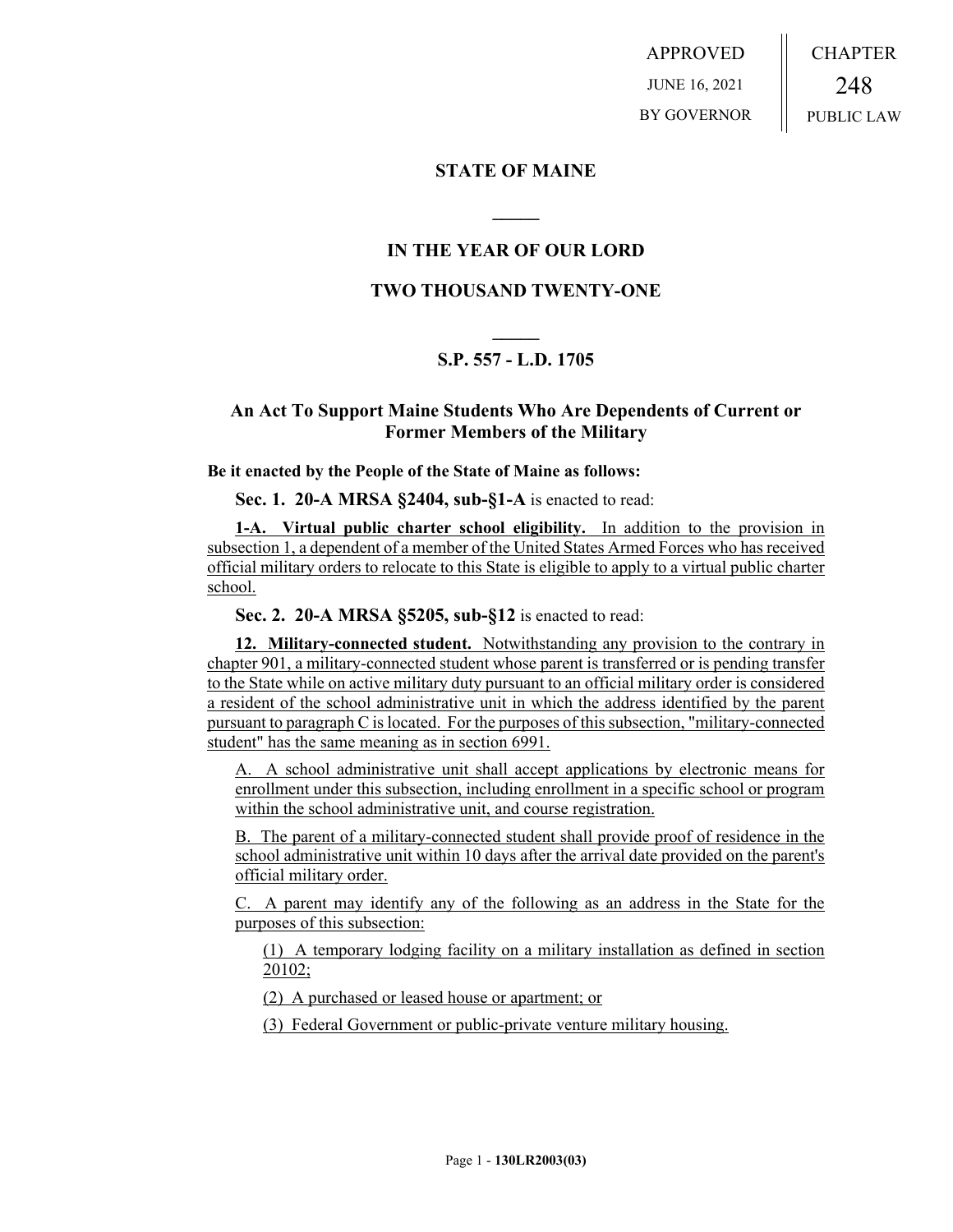## **CHAPTER 231**

## **PURPLE STAR SCHOOLS**

#### **§6991. Definitions**

In this chapter, unless the context otherwise indicates, the following terms have the following meanings.

**1. Military-connected student.** "Military-connected student" means a student who is a dependent of:

A. A current or former member of:

(1) The United States military serving in the Army, Navy, Air Force, Marine Corps, Space Force or Coast Guard on active duty;

(2) The Maine National Guard; or

(3) A reserve force of the United States military; or

B. A member of a military or reserve force described in paragraph A who was killed in the line of duty.

#### **§6992. Purple Star School**

The department shall designate a school administrative unit as a Purple Star School if the school administrative unit applies and qualifies for the designation under this chapter.

## **§6993. Program requirements**

To qualify as a Purple Star School, a school administrative unit must:

**1. Military liaison.** Designate a staff member as a military liaison, whose duties include:

A. Identifying military-connected students enrolled at the school administrative unit;

B. Serving as the point of contact between the school administrative unit and militaryconnected students and their families;

C. Determining appropriate school administrative unit services available to militaryconnected students; and

D. Assisting in coordinating school administrative unit programs relevant to militaryconnected students;

**2. Website.** Maintain on the school administrative unit's publicly accessible website an easily accessible web page that includes resources for military-connected students and their families, including information regarding:

A. Relocation to, enrollment in and transferring records to the school administrative unit;

B. Academic planning, course sequences and advanced classes available at the school administrative unit; and